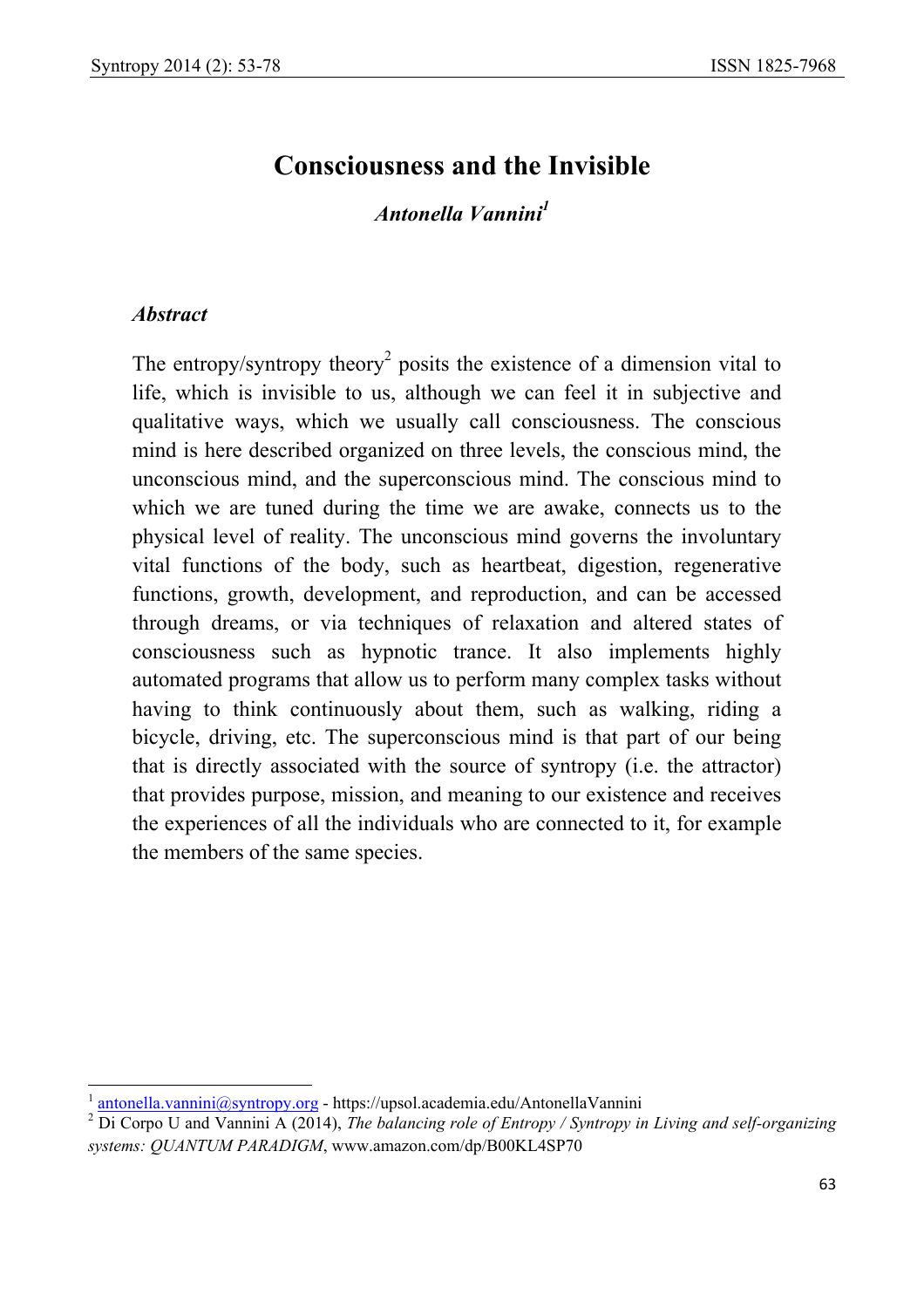#### *Introduction*

 $\overline{\phantom{a}}$ 

The entropy / syntropy hypothesis posits that the total amount of energy is the sum of energy in the syntropic state (concentrated) and energy in the entropic state (dispersed):

$$
Total Energy = Syntropic Energy + Entropic Energy
$$

Since the first law of thermodynamics, the law of conservation of energy, states that energy is a fixed quantity which cannot be created or destroyed, but only transformed, *Energy* can be replaced with the number 1 and the equation changes into:

*1 = Syntropy + Entropy* 

which shows that entropy and syntropy are complementary polarities of the same unity:

> *Syntropy = 1 – Entropy Entropy = 1 – Syntropy*

In "*Syntropy: definition and use*" Mario Ludovico<sup>3</sup> writes:

"*I deem it impossible to grasp the concept of syntropy without having assimilated the concept of entropy, since not only are the two concepts in a strict mutual connection but entropy and syntropy are also complementary concepts. In other words, where it is possible to measure a level of entropy there is a complementary level of syntropy*."

Moreover, we cannot see the future, backward-in-time causality is invisible, therefore syntropy is invisible whereas forward-in-time causality is visible. Therefore the previous equation can be rewritten as follows:

$$
Visible = 1 - Invisible
$$

Which suggests that we continuously live immersed in forces and entities that we cannot observe directly but which exist objectively, independently of any human perception. One such force is gravity. Suppose we hold a small object like a pencil between our thumb and forefinger and then release it. We observe that it falls to the

<sup>3</sup> Ludovico M. (2008), *Syntropy: Definition and Use*, Syntropy Journal, 1: 139-201.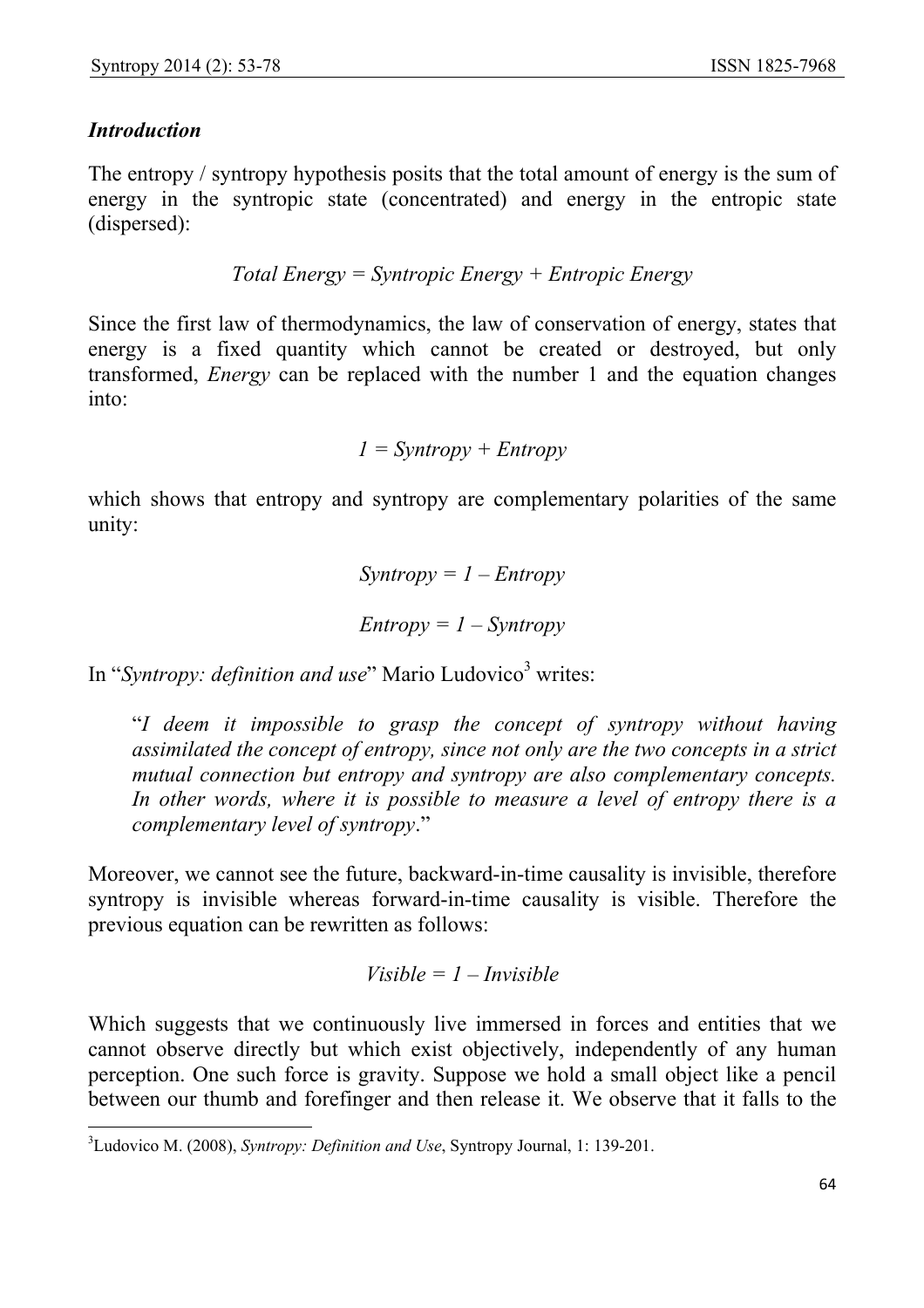floor and we say that the force of gravity causes it to fall. But, do we actually see any downward force acting upon the pencil, something pulling or pushing it? Clearly not. We do not observe the force of gravity at all. Rather we deduce the existence of some unseen force (called gravity) acting upon unsupported objects in order to explain their otherwise inexplicable downward movement. According to the entropy/syntropy hypothesis half of the forces acting in the universe are entropic (visible) and half are syntropic (invisible) and nothing takes place without the interplay of both these forces. We constantly experience observable effects that have unobservable causes, behaviors that cannot be explained observably and phenomena in the visible reality that arise from the invisible reality.

The description of two complementary forces, one diverging and one converging, one visible and one invisible, one destructive and one constructive, can be found in many philosophies and religions.

In the *Taoist philosophy* all aspects of the universe are described as the interplay of two complementary and fundamental forces: the *yang* principle which is diverging, and the *yin* principle which is converging. These two forces are part of a unity. In the visible side of reality, when one increases the other decreases, but as a whole their balance remains unchanged. This law is masterfully represented in the Taijitu symbol, that is the union of these opposite forces, the yin and the yang, the diverging and converging forces whose combined action moves the universe in all its aspects: the sexes, seasons, day and night, life and death, full and empty, movement and repose, push and pull, dry and wet. Water takes on yang steaming form and yin icy form. Within the yin there is yang, and within the yang there is yin. All of duality is yin and yang even as in life and death.



*Figure 1 – Taijitu symbol* 

In the Taijitu the yang principle is represented by the white color and has entropic properties, whereas the yin principle is represented by the black color and has syntropic properties. The tangible and the intangible. The Taijitu is a wheel that rotates constantly, changing the proportion of yin and yang (syntropy and entropy) in the visible and the invisible sides of reality. The Taijitu shows that a property of the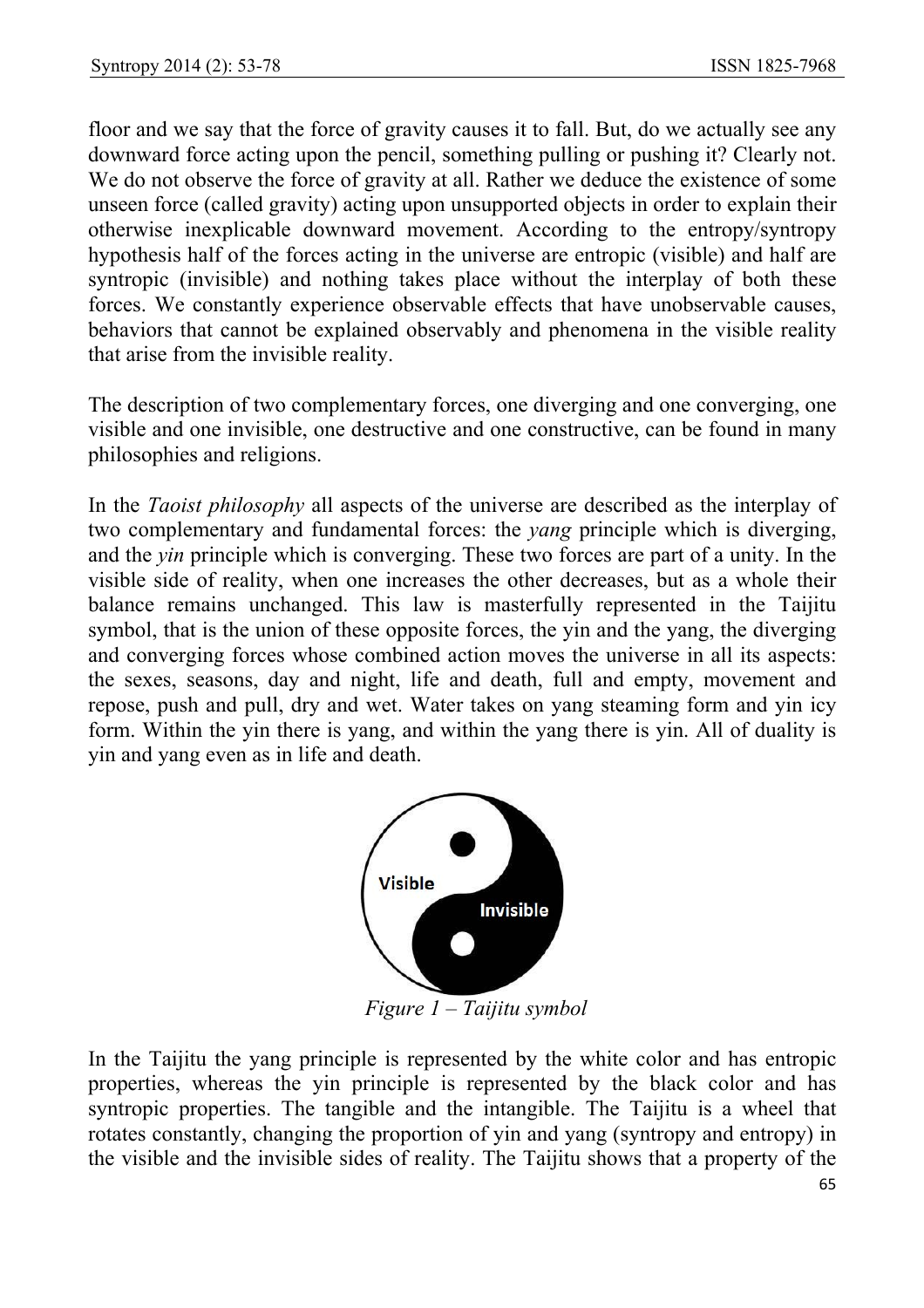law of complementarity is that *opposites attract each other*. This law is well known in physics, but it is also true at the human level where people on opposite polarities are attracted to each other, as in males and females. Since the balance of these opposite forces remains unchanged the Taoist philosophy suggests that *the aim is to harmonize the opposites*, thus creating unity.

In *Hinduism* the law of complementarity is described by the dance of Shiva and Shakti, where Shakti is the personification of the female principle and Shiva of the male principle. They represent the primordial cosmic energy and the dynamic forces that are thought to move through the entire universe. Shiva has the properties of the law of syntropy, whereas Shakti has the properties of the law of entropy and they are constantly combined together in an endless cosmic dance.



*Figure 2 - Endless cosmic dance between Shiva and Shakti* 

Shakti can never exist apart from Shiva or act independently of him, just as Shiva remains a mere corpse without Shakti. All the matter and energy of the universe results from the dance of the two opposite forces of Shiva and Shakti. Shiva absorbs Shakti (energy) turning it into a body and absolute pure consciousness, the light of knowledge. According to Hinduism knowledge, intelligence and consciousness would come from the future (Shiva), whereas fearsome, ferocity and aggressiveness would come from the past (Shakti). Shakti is the energy of the physical and visible world whereas Shiva is the consciousness which transcends the visible world. However, each aspect of Shiva has a Shakti component, linked to the physical world. The evolution of this endless dance between Shakti and Shiva has the function to bring life towards Unity.

In the psychological literature of the 20<sup>th</sup> century *Carl Gustav Jung* added synchronicities (i.e. syntropy) to causality (i.e. entropy). According to Jung, *synchronicities* are the experience of two or more events that are apparently causally unrelated or unlikely to occur together by chance, yet they are experienced as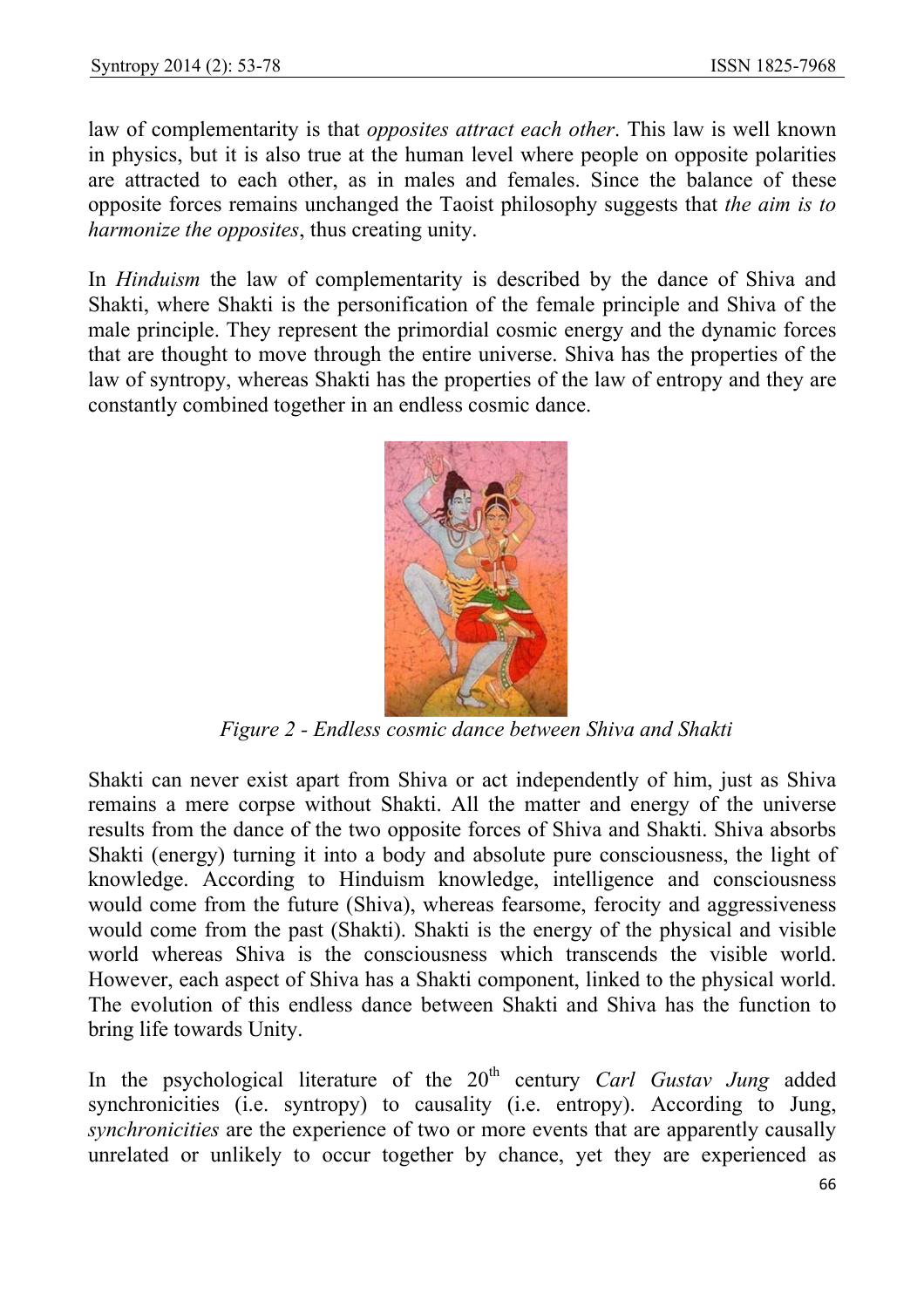$\overline{\phantom{a}}$ 

occurring together in a meaningful manner. The concept of synchronicity was first described in this terminology by Carl Gustav Jung in the 1920s. The concept does not question, or compete with, the notion of causality. Instead, it maintains that just as events may be grouped by causes, they may also be grouped by finalities, a meaningful principle. Jung coined the word synchronicities to describe what he called "*temporally coincident occurrences of acausal events*." He variously described synchronicity as an "*acausal connecting principle,*" "*meaningful coincidence*" and "*acausal parallelism.*" Jung gave a full statement of this concept in 1951 when he published the paper *Synchronicity - An Acausal Connecting Principle*,<sup>4</sup> jointly with a related study by the physicist Wolfgang Pauli. In Jung's and Pauli's description causality acts from the past, whereas synchronicity from the future. Synchronicities would be meaningful since they lead towards a finality, providing in this way a direction to events correlated in an apparently acausal ways. Jung and Pauli believed that causality and synchronicity both act on the same indestructible energy. They are united by this energy, but at the same time they are complementary.



*Figure 3 - Jung and Pauli representation of causality and synchronicity* 

We represent the complementarity between entropy and syntropy, the visible and invisible, with a see-saw where entropy and syntropy play at the opposite sides.

<sup>&</sup>lt;sup>4</sup> Jung C.G. (1951), *Synchronicity - An Acausal Connecting Principle*, Princeton University Press, www.amazon.com/Synchronicity-Connecting-Principle-Collected-Bollingen/dp/0691150508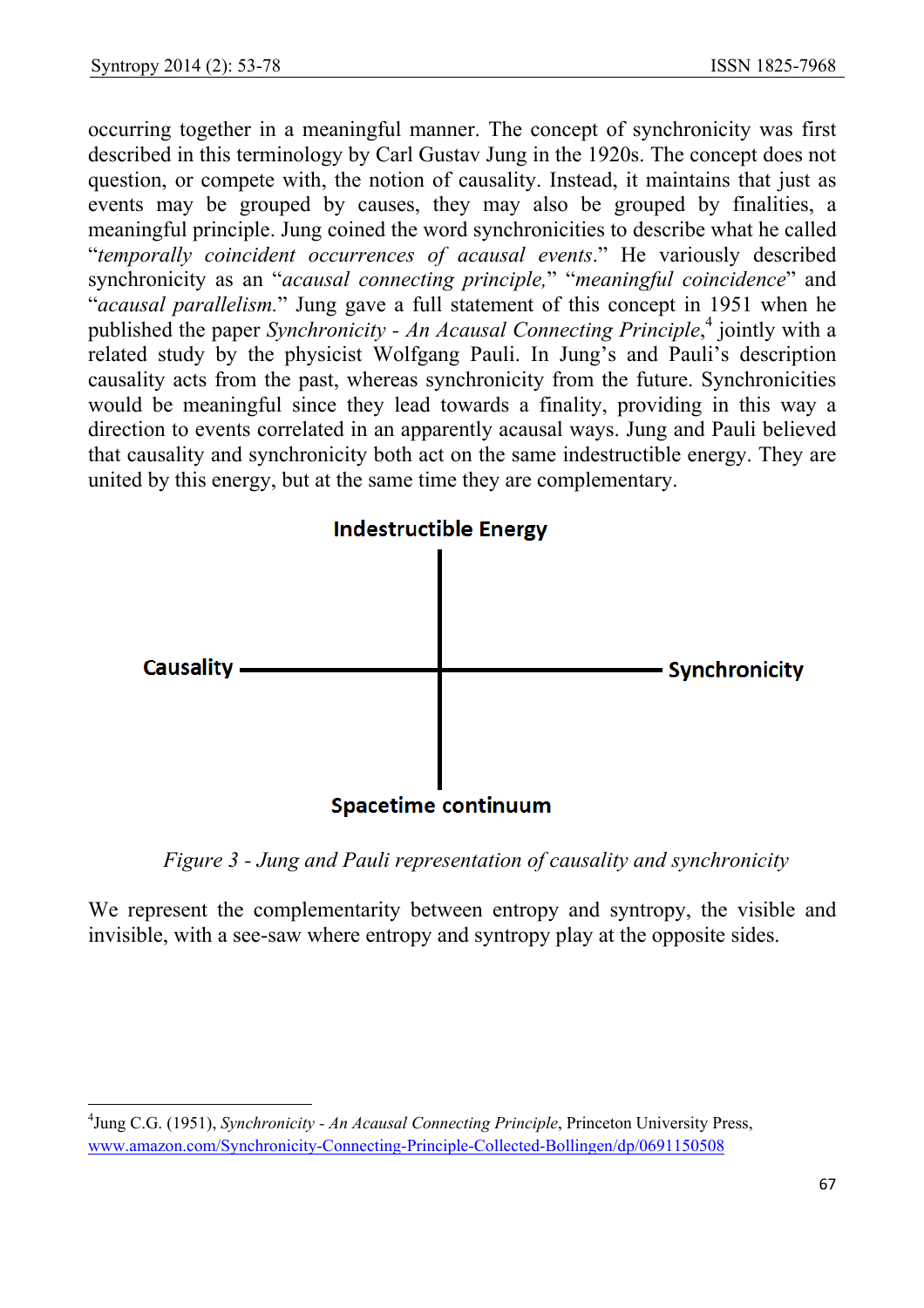

*Figure 4 - Entropy and Syntropy constantly playing, transforming energy* 

This representation clearly shows that when entropy goes down syntropy rises and when entropy rises syntropy goes down.

#### *The Mind, Consciousness and the Self*

In his supercausal model of consciousness the mathematician Chris King<sup>5</sup> speculates that free will arises from the constant interaction between objective and quantitative information arriving from the past, and subjective and qualitative feelings arriving from the future. King suggests that living systems are constantly faced with bifurcations, which force to make choices. From this constant process of choice arises free-will.



*Figure 5 – Forward and backward-in-time causality result in free will* 

 $\overline{\phantom{a}}$ 5 King C.C. (1989), *Dual-Time Supercausality*, Physics Essays, Vol. 2(2): 128-151.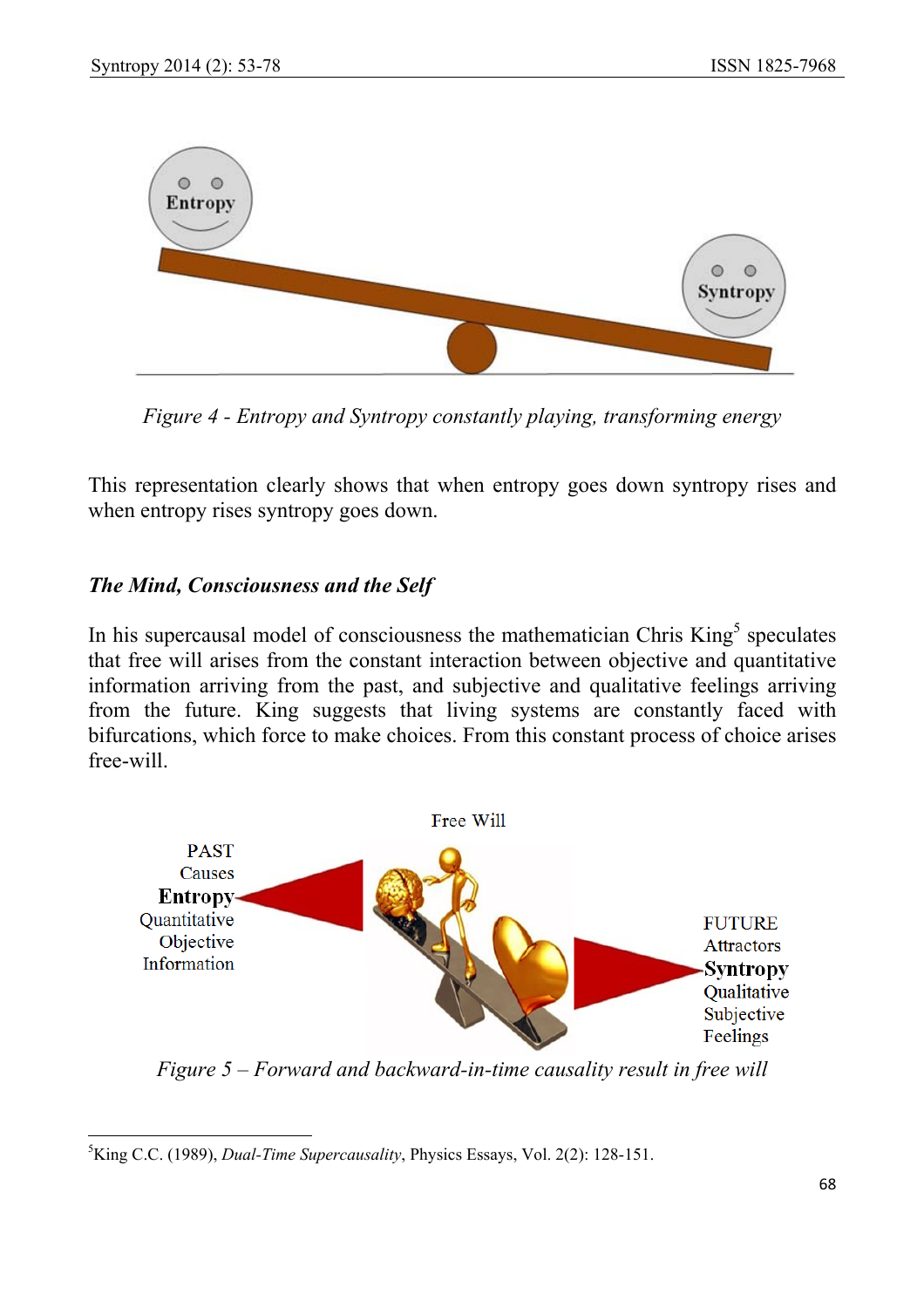The experiments on the anticipatory reactions of the parameters of the autonomic nervous system suggest that the autonomic nervous system must be included in the model of the Mind. Furthermore, the syntropy hypothesis suggests that the attractor, the source of our vital energy (syntropy), provides the *feeling of life*: the Self.



*Figure 6 – The conscious, unconscious and superconscious mind* 

Consequently, the entropy / syntropy hypothesis suggests that the mind is organized on three levels:

- 1. *the conscious mind*, associated with the head and free will;
- 2. *the unconscious mind*, associated with the autonomic nervous system and characterized by highly automated processes;
- 3. *the superconscious mind*, associated to the attractor, which provides the feeling of life, the purpose, the mission and the meaning to our existence.

#### More precisely:

- 1. The *conscious mind* on which we are tuned during the time we are awake, connects us to the physical reality of existence. The conscious mind mediates feelings that come from the autonomic nervous system, i.e. the unconscious mind, with information that comes from the physical plane of reality. The conscious mind is characterized by free will.
- 2. The *unconscious mind* governs the vital functions of the body, therefore called involuntary, such as heartbeat, digestion, regenerative functions, growth, development and reproduction. In addition, it implements highly automated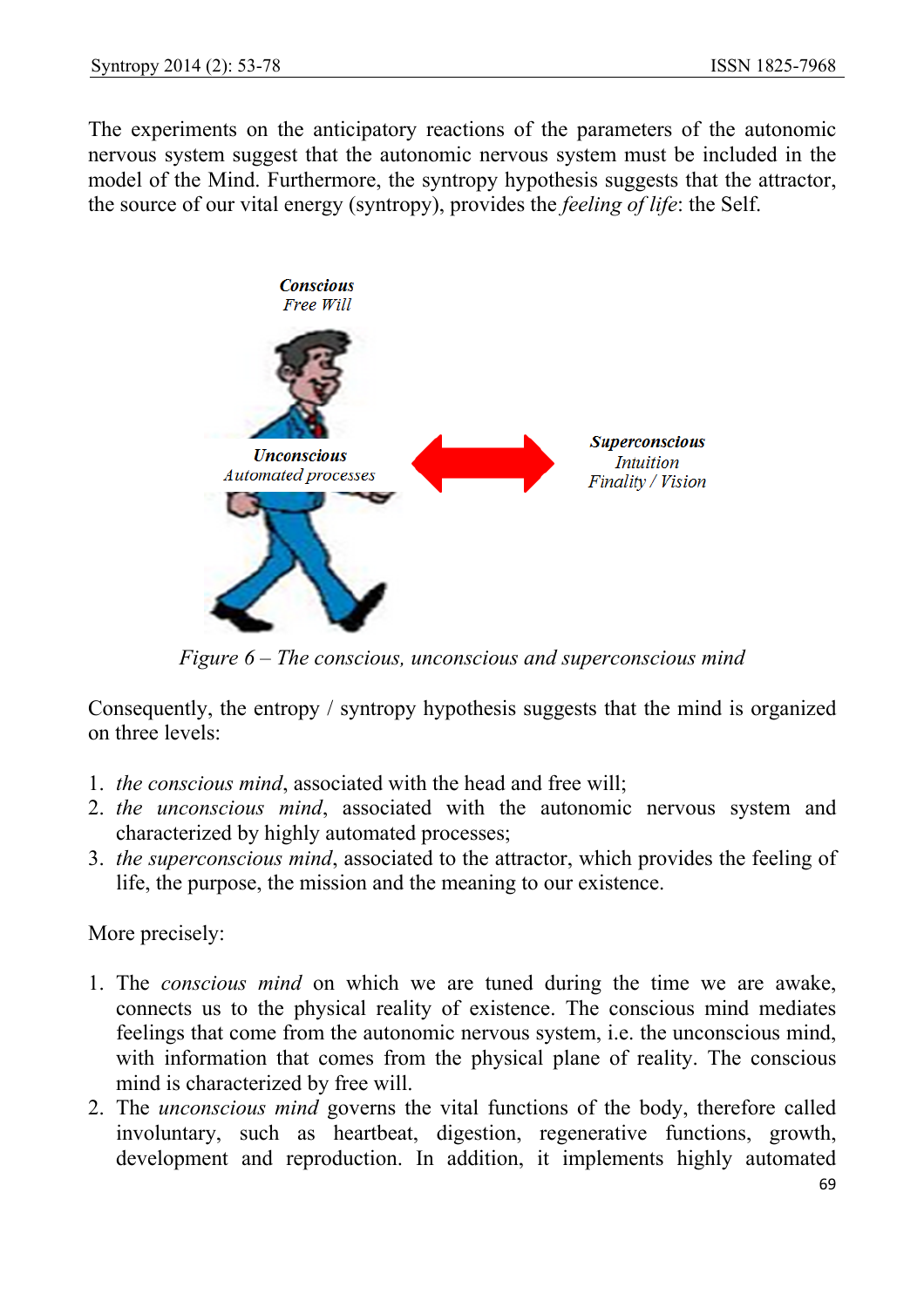programs, which allow us to perform many complex tasks, without having to think continuously about them, such as walking, riding a bicycle, driving, etc. The autonomic nervous system supplies the body with the properties of syntropy and connects us to the attractor. The unconscious mind can be accessed during dreams, or using techniques of relaxation and altered states of consciousness such as hypnotic trance.

3. The *superconscious mind* is that part of our being that is directly associated to the attractor. The attractor is the source of syntropy (i.e. life energy and the feeling of life), and receives all the experiences of the individuals who are connected to it (for example the individuals of the same species), selects those information which are advantageous and relays them to all the individuals. It works as a natural memory that conserves the trace of all things in space and time and redistributes them, similarly to the popular idea of the Akashic Field. The superconscious mind shows the way and it is the source of inspiration and insight for the conscious mind, providing knowledge and intelligence which allow to solve problems. It sends messages through dreams, or in the form of feelings of anticipation, presentiments, insights and inspirations.

#### **Accessing the invisible realm of syntropy**

Milton Erickson (1901-1980) was an American psychiatrist, specialized in medical hypnosis and family therapy. He was founding president of the American Society for Clinical Hypnosis and a fellow of the American Psychiatric Association, the American Psychological Association, and the American Psychopathological Association. He began the formulation of his approach at the age of 17:

*"I had polio and I was totally paralyzed when I heard the doctors telling my mother that I would be dead by the night. I felt a strong anger. My mother entered the room with a serene face. I asked her to move a dresser so I could see the last sunset of my life. I knew there was a fence and a tree but I only saw the sunset which covered the entire sky. All I saw was the sunset and I removed everything else. I was in a trance. I lost consciousness and woke up three days later."*

This experience lead Erickson to believe that any person has in himself the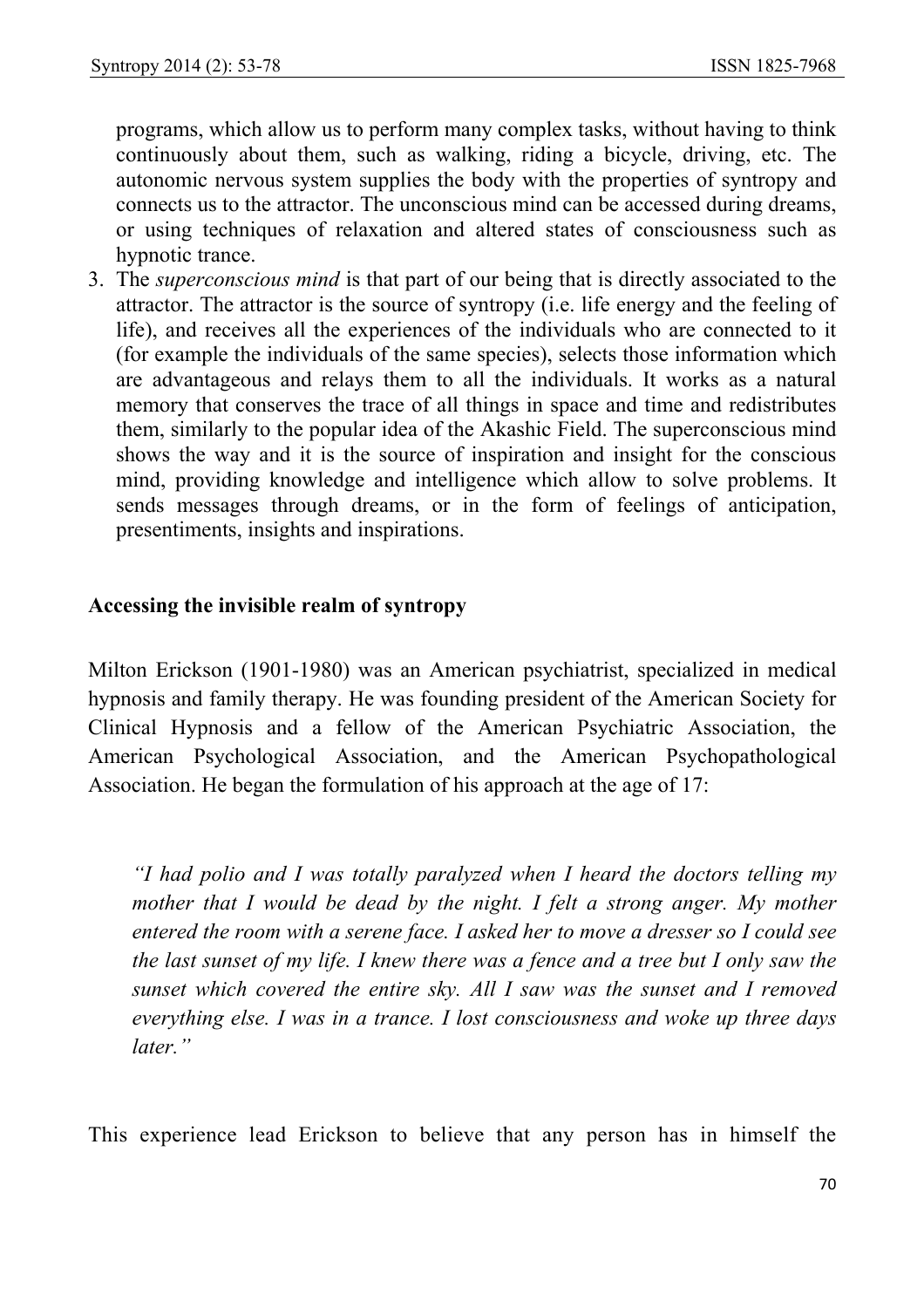resources needed for healing. Hypnosis allows to enter the invisible realms of the unconscious and superconscious mind and move resources where they are needed, in the moment when the problem arises. Erickson's approach was also orientated towards the future:

*"My father died at 97 years and a half. He planted fruit trees, wondering if he would live long enough to eat the fruit, and he was 96 or 97 years old when he planted those trees. My father planted fruit trees at 97 years of age: he was oriented towards the future."<sup>6</sup>*

Erickson always remarked that life is lived in the present and moves towards the future, and that therapy had to be lived in the present, but be oriented towards the future. Erickson devised a temporal progression technique which allows to experience the future in a hypnotic context. This experience is essentially emotional and the technique was further developed by Steve de Shazer<sup>7</sup> who transformed it in the centerpiece of his psychotherapeutic approach. De Shazer indicated how to move forward-in-time and how to identify the various components of the solution of a problem, or even backward-in-time in order to identify the exceptions to the problem. Despite its counter intuitiveness and the fact that this technique explicitly violates the "law of causality", temporal progression can solve problems quickly and in an effective way. A famous example was described by Erickson. Edward, a man married happily for five years with Jeanie, asked Erickson for help because of the difficult cohabitation between his authoritarian mother and Jeanie. The crisis started when Jeanie informed Edward that she was no longer willing to accept to live with her unbearable mother-in-law, and put her husband in front of a choice: "*Either your mother goes away or I will go – there is no room for both of us under the same roof!*". The case was brilliantly solved by Erickson through time progression. Erickson induced trance, and asked Edward to progress from the year 1959 to the year 1965:

"*Can you tell me, Edward, exactly how things went*? *How did you decide that* 

 6 Erickson M.H. and Rossi E.L., *Hypnotherapy*. New York, Invington ,1981.

<sup>7</sup> de Shazer S., *Keys to Solution in Brief Therapy.* New York: W.W. Norton, 1985.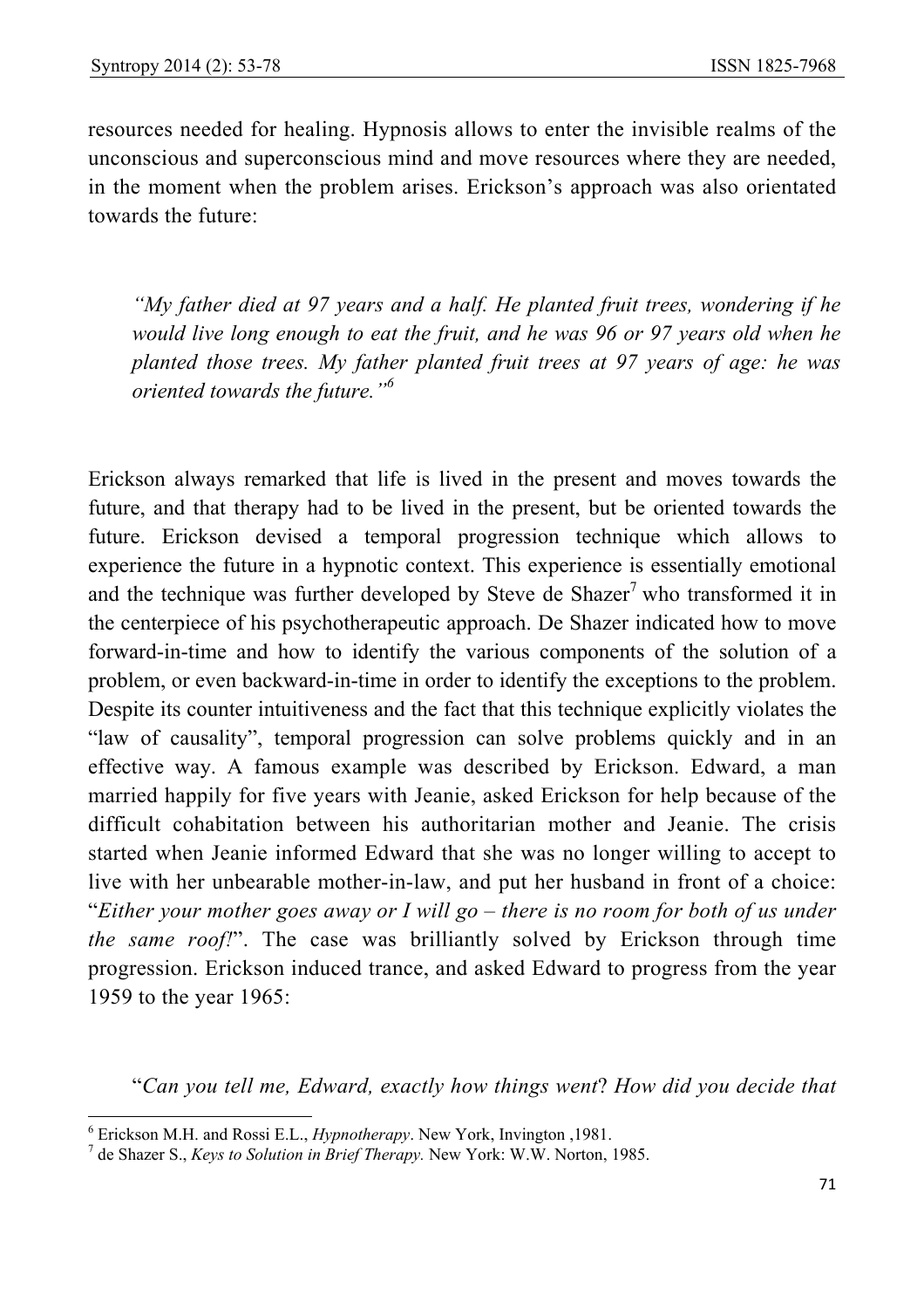*your mother had to leave and how did she leave? Tell me how it happened.*"

Edward replied:

*"You know, in 1959 I did not want my mother to leave, but she forced us. It worked out very well. I knew that she was very capable, and able to adapt to difficult situations, always fighting with my father, always capable to deal with problems in the best possible way. And you know how these things happen ... Well, my life has changed with Jeanie after my mother left. I cannot exactly describe the changes, but our life has changed for the better. My mother has managed very well and she has friends and her life has improved."*

Erickson induced amnesia and once out of trance Edward was advised by Erickson to discuss and review the situation with Jeanie and his mother, and to go ahead to solve the problem in the best way. The result of their discussion was that Edward's mother decided to go to live elsewhere. Erickson solved this case projecting the patient into the future (1965) and asking him how the problem had been solved in 1959 (i.e. 1959b), at a time just after the session with Erickson (1959a).



*Figure 7 – Edward's progression in time. In 1959a Edward goes to Erickson to ask for help. Erickson induces a time progression trance into the year 1965 (Future 2). From this point in the future, Edward explains, still under hypnosis, how the problem was solved in the past, i.e. at a time in (1959b – Future1) following the meeting with Erickson (1959a).* 

Another famous case of time regression, with a women severely deprived during childhood of the fundamental parental figures, is described as the "*The Man of February*" in the book *Hypnotherapy*. In this account a young woman, who suffered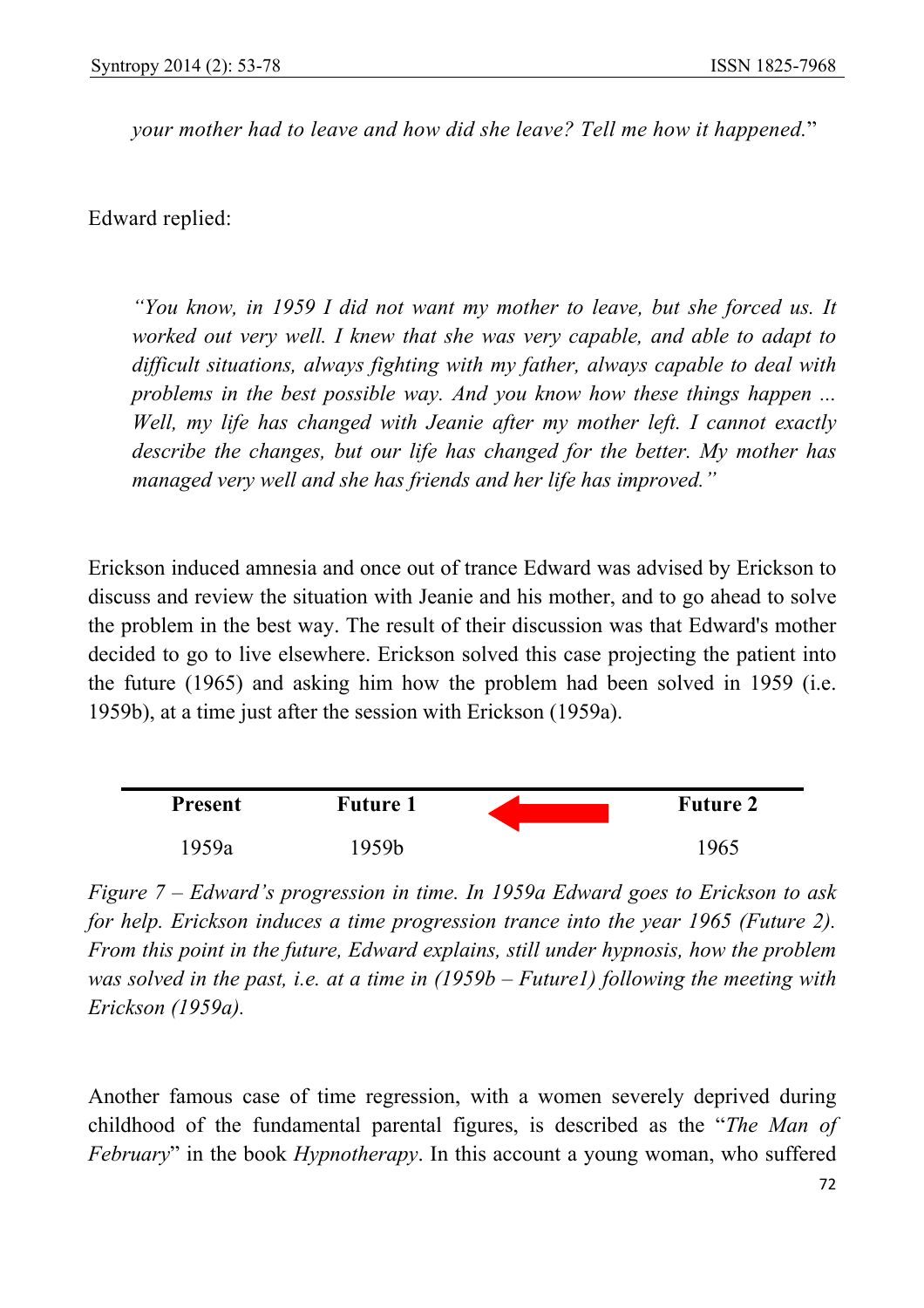deeply because of the absence of her mother, doubted she could be herself a good mother. Using time regression Erickson visited her in the past (in the month of February, her birthday month) and became a good friend of the family providing a feeling of trust and safety. Repeated positive emotional experiences during the encounters with the "Man of February", helped the young woman to develop a renewed sense of confidence and identity that finally allowed her to become a mother and to live positively this new role of her life. Erickson describes time regression as adding to the past those positive experiences which were missing, integrating them harmoniously in the real history of the patient, without any contradiction. What originally was a painful reality changes into a new reality and the inner and subjective feelings are totally restructured thanks to the resources provided by these new subjective experiences, in a period of life during which they were missing:

*"It is a strange state of things to work in the present as a therapist of the past, helping to change difficult moments of life when they arise."*

Time regression can help the patient to restructure his past, even by including events that, although not lived, have definitely occurred in the hypnotic subjective life, and are real for the subject. The reality of the patient is restructured on the basis of these new subjective experiences and real life experiences are re-read and revisited according to the new resources which are added during hypnosis.

Erickson's psychotherapy is based on the use of unitary time, which is accessed thanks to hypnosis. Unitary time can be used both in time progression and in time regression. In the deeper levels of trance past, present and future coexist in a process that allows to evolve towards something that we are not yet and access resources located in other moments of time. This unitary approach to time implies profoundly innovative scenarios where the present state is not only the consequence of the past, but is also the consequence of the future. In this perspective the future can change the present and the present can change the past. The future, though not yet revealed, is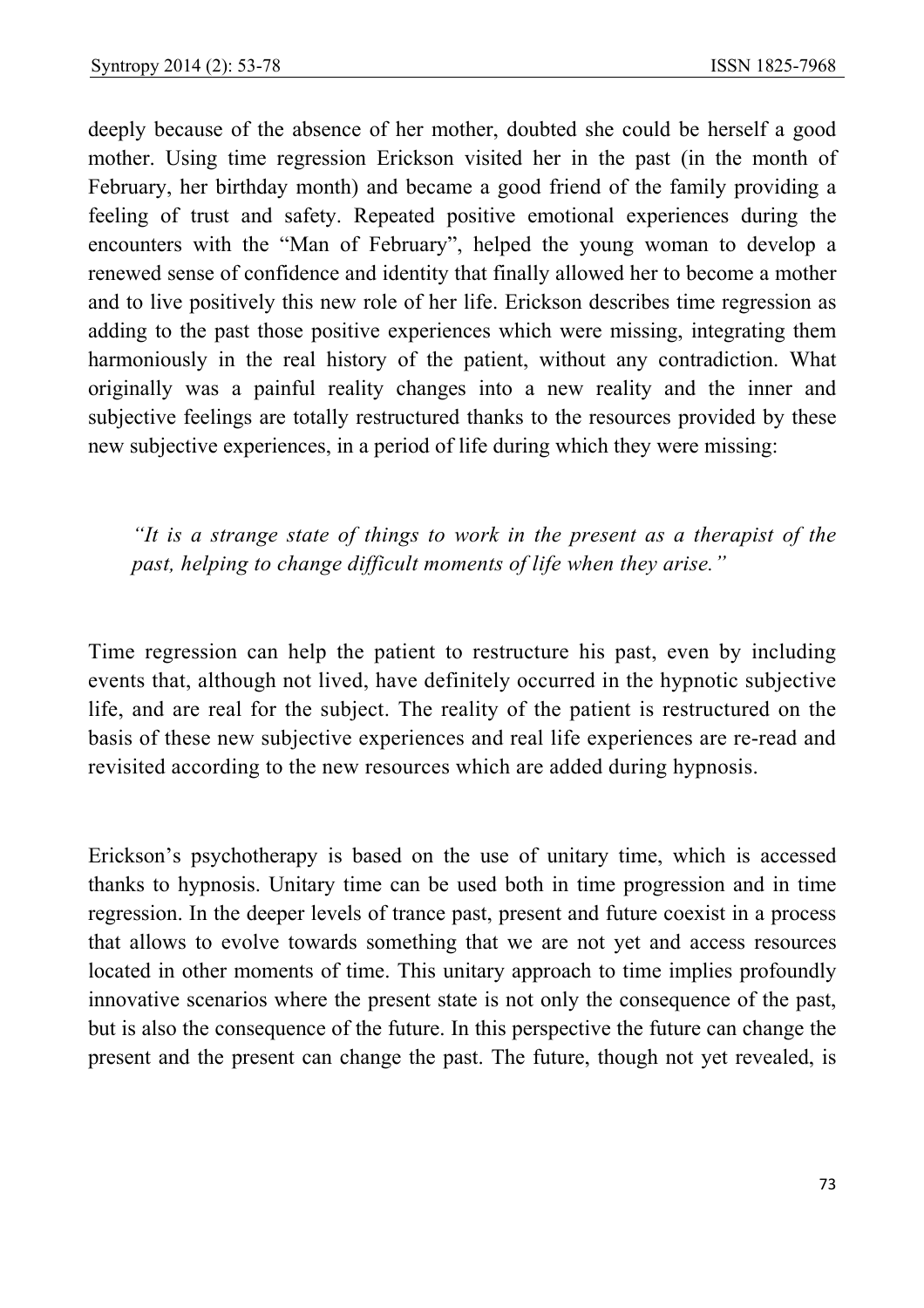$\overline{\phantom{a}}$ 

already in us, long before it happens.<sup>8</sup>

According to the entropy/syntropy hypothesis any system oscillates between peaks of entropy and peaks of syntropy.



*Figure 8 - Each system oscillates between peaks of entropy and peaks of syntropy.* 

When we are alive entropy increases leading our body towards death and ironically the opposite should happen when we are dead: our soul increases in syntropy and it is lead towards life. This simple mechanisms might shed some light on the Near Death Experiences (NDE) accounts. People who have died and resuscitated, thanks to the modern cardiac treatments, talk of an after death spiritual reign of splendor and love. Popular interest in NDEs was initially sparked by Raymond Moody's 1975 book *Life After Life<sup>9</sup>* and the founding of the International Association for Near-Death Studies  $(IANDS)$  in 1981.<sup>10</sup> Moody interviewed over a thousand people who had NDEs and reported really baffling and unusual features, which profoundly transformed and changed lives and abilities: "*It happened after my experience. I found that I could touch people and see their lives or read their thoughts.*" One NDE account can require an entire book, as it was the case of Dannion Brinkley's 1975 NDE which is described in "*Saved by the Light.*" Brinkley was struck and killed by lightning, but when he awoke twenty-eight minutes later in a morgue, everything changed.<sup>11</sup>

In the same years Brian Leslie Weiss, an American psychiatrist, found that when in hypnosis patients in time regression easily move back to a previous life experience. Weiss coined the expression "*Past life regression*" and advocates it as a therapeutic protocol, claiming that many phobias and ailments are rooted in past-life experiences

<sup>8</sup> Short D., Casula C.C., Speranza e resilienza. Cinque strategie psicoterapeutiche di Milton H. Erickson. FrancoAngeli Editore, Milano 2004.

<sup>9</sup> Moody R (1975), *Life After Life: The Investigation of a Phenomenon-Survival of Bodily Death*, www.amazon.com/dp/B00JTYBWMI

<sup>&</sup>lt;sup>10</sup> International Association for Near-Death Studies (IANDS): http://iands.org/home.html

<sup>&</sup>lt;sup>11</sup> Brinkley D and Perry P (1992), Saved by the Light, http://www.amazon.com/dp/B001M2FTCY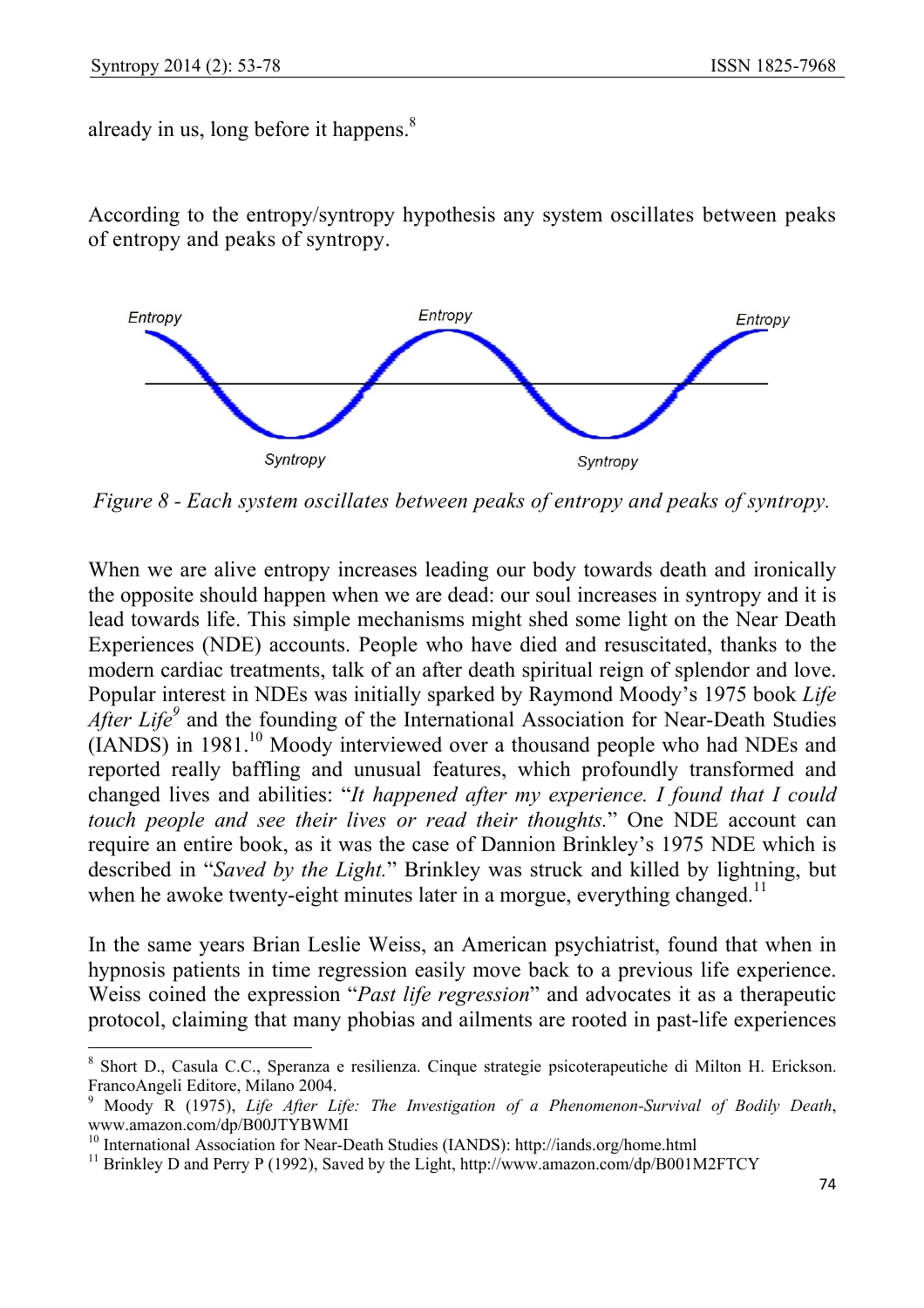whose acknowledgment by the patient can have a curative effects. Trained as a traditional psychotherapist, Dr. Weiss began to explore how reincarnation and past life regression can lead to seemingly incredible physical, emotional, and spiritual healings that demonstrate how, by getting in touch with our past lives, we can dramatically improve the present. $^{12}$ 

Combining Moody's NDE and Weiss' Past Life Regression, Michael Newton devised a spiritual regression technique that takes hypnotic subjects back to their spiritual realm and sheds light on the age-old questions of who we are, where we come from, and why we are here. In his guidebook "*Life between Lives*" Newton describes the steps of this procedure.<sup>13</sup>



Hypnotic induction is used to take the patient in a past life and life progression is then used to take the patient to the moment of death and enter the spiritual realm inbetween lives. Patients experiences NDE without having to die. The healing effect is simply impressive. The patient is able to reconnect to his attractor and finds his life mission. The attractor (i.e. syntropy) has healing properties and it is felt as pure love which interconnects every soul. People return from these experiences profoundly transformed and healed, charged with life energy and strongly oriented towards the future.

#### *Concluding observations*

The implications of the extension of science to include the backward-in-time energy solution was described by Fantappiè in the following letter to a friend:

*"In the days just before Christmas 1941, as a consequence of conversations with two colleagues, a physicist and a biologist, I was suddenly projected into a new panorama, which radically changed the* 

 $12$ Weiss B (2012), Miracles Happen: The Transformational Healing Power of Past-Life Memories, www.amazon.com/dp/B007HC3MPO

<sup>13</sup> Newton M (2004), *Life Between Lives: Hypnotherapy for Spiritual Regression*, www.amazon.com/dp/B0028N5TR6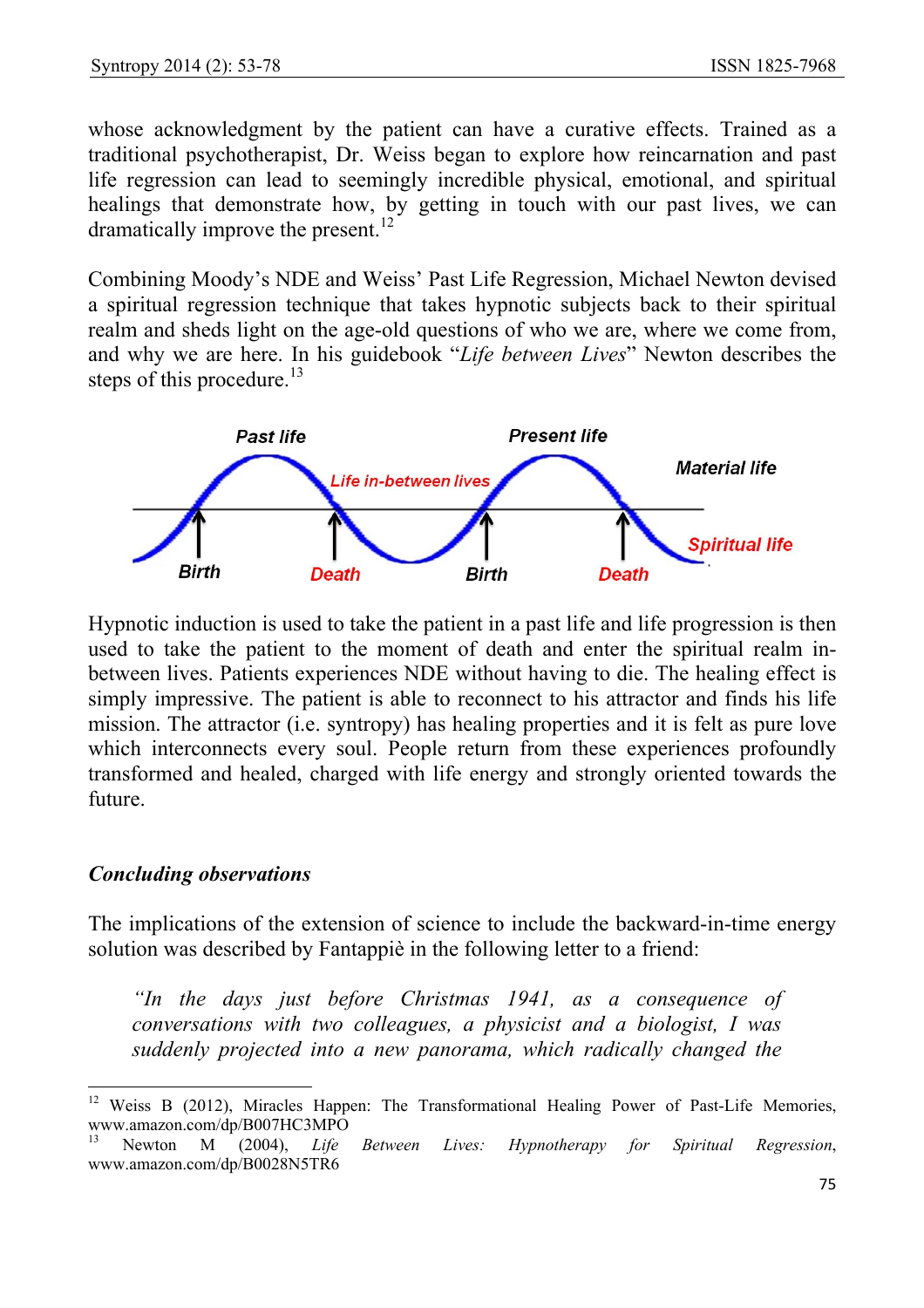*vision of science and of the Universe which I had inherited from my teachers, and which I had always considered the strong and certain ground on which to base my scientific investigations. Suddenly I saw the possibility of interpreting a wide range of solutions (the anticipated potentials) of the wave equation which can be considered the fundamental law of the Universe. These solutions had been always rejected as impossible, but suddenly they appeared possible, and they explained a new category of phenomena which I later named syntropic, totally different from the entropic ones, of the mechanical, physical and chemical*  laws, which obey only the principle of classical causation and the law of *entropy. Syntropic phenomena, which are instead represented by those strange solutions of the anticipated potentials, should obey the two opposite principles of finality (moved by a final cause placed in the future, and not by a cause which is placed in the past) and differentiation, and also be non-causable in a laboratory. This last characteristic explains why this type of phenomena has never been reproduced in a laboratory, and its finalistic properties justified the refusal among scientists, who accepted without any doubt the assumption that finalism is a "metaphysical" principle, outside Science and Nature. This assumption obstructed the way to a calm investigation of the real existence of this second type of phenomena; an investigation which I accepted to carry out, even though I felt as if I were falling into an abyss, with incredible consequences and conclusions. It suddenly seemed as if the sky were falling apart, or at least the certainties on which mechanical science had based its assumptions. It appeared to me clear that these syntropic, finalistic phenomena which lead to differentiation and could not be reproduced in a laboratory, were real, and existed in nature, as I could recognize them in the living systems. The properties of this new law, opened consequences which were just incredible and which could deeply change the biological, medical, psychological, and social sciences."* 

The change that is emerging on the horizon involves the paradigmatic shift from the mechanistic vision to the new supercausal and syntropic vision, which requires the counter-intuitive fact that time flows differently from how we perceive it in our conscious everyday experience.

While dealing with mechanistic and simple systems, the cause and effect approach is adequate; but in dealing with complex living systems retrocausal forces take a prominence, as quantum forces enter into the equation of life. In human life, and in all living and self-organizing systems, both causal and retrocausal forces continuously interact.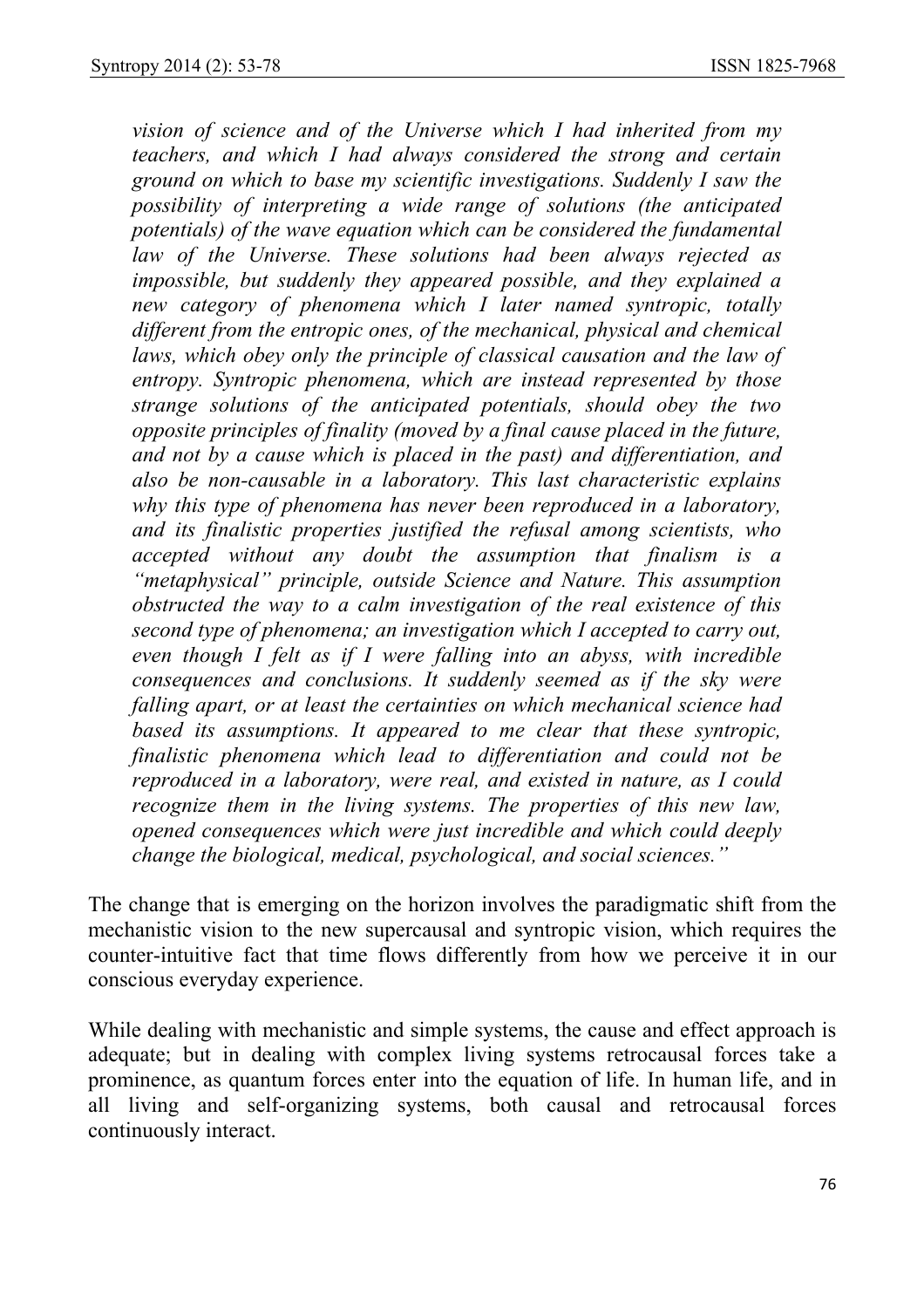## *References*

- − Auffray J.P., Dual origin of E=mc2:http://arxiv.org/pdf/physics/0608289.pdf
- − Cramer J.G. (1986),The Transactional Interpretation of Quantum Mechanics, Reviews of Modern Physics, Vol. 58: 647-688.
- − De Pretto O., Lettere ed Arti, LXIII, II, 439-500 (1904), Reale Istituto Veneto di Scienze.
- − de Shazer S., Keys to Solution in Brief Therapy. New York: W.W. Norton, 1985.
- − Di Corpo U. and Vannini A. (2014), The balancing role of Entropy / Syntropy in Living and self-organizing systems: QUANTUM PARADIGM, www.amazon.com/dp/B00KL4SP70
- − Di Corpo U. (1996). Syntropy: the Theorem of Love, Kindle Editions.
- − Erickson M.H. and Rossi E.L., Hypnotherapy. New York, Invington ,1981.
- − Fantappiè L. (1942), Sull'interpretazione dei potenziali anticipati della meccanica ondulatoria e su un principio di finalità che ne discende, Rend. Acc. D'Italia, 1942, 4(7).
- − Gandhi M.K. (1968), The Voice of Truth, Nvajivan Trust, Ahmedabad.
- − Jung C.G. (1951), Synchronicity An Acausal Connecting Principle, Princeton University Press.
- − King C.C. (1989), Dual-Time Supercausality, Physics Essays, Vol. 2(2): 128-151.
- − Ludovico M. (2008), Syntropy: Definition and Use, Syntropy Journal, 1: 139-201.
- − Moody R. (1975), Life After Life: The Investigation of a Phenomenon-Survival of Bodily Death, www.amazon.com/dp/B00JTYBWMI
- − Newton M. (2004), Life Between Lives: Hypnotherapy for Spiritual Regression, www.amazon.com/dp/B0028N5TR6
- − Poincaré H., Arch. néerland. sci. 2, 5, 252-278 (1900).
- − Radin D.I. (1997), Unconscious perception of future emotions: An experiment in presentiment, Journal of Scientific Exploration, 11(2): 163-180.
- − Short D., Casula C.C., Speranza e resilienza. Cinque strategie psicoterapeutiche di Milton H. Erickson. FrancoAngeli Editore, Milano 2004.
- − Vannini A. and Di Corpo U. (2011), Retrocausality: experiments and theory, Kindle Editions, ASIN: B005JIN51O. A brief video presentation is available at http://youtu.be/5lvwlt1oBbQ.
- − Weiss B. (2012), Miracles Happen: The Transformational Healing Power of Past-Life Memories, www.amazon.com/dp/B007HC3MPO
- − Wharton, K.B. (2009). "A novel interpretation of the Klein-Gordon equation." Foundation of Physics, 2009, 40(3): 313-332.
- − Wheeler J.A. and Feynman R.P. (1945), Interaction with the Absorber as the Mechanism of